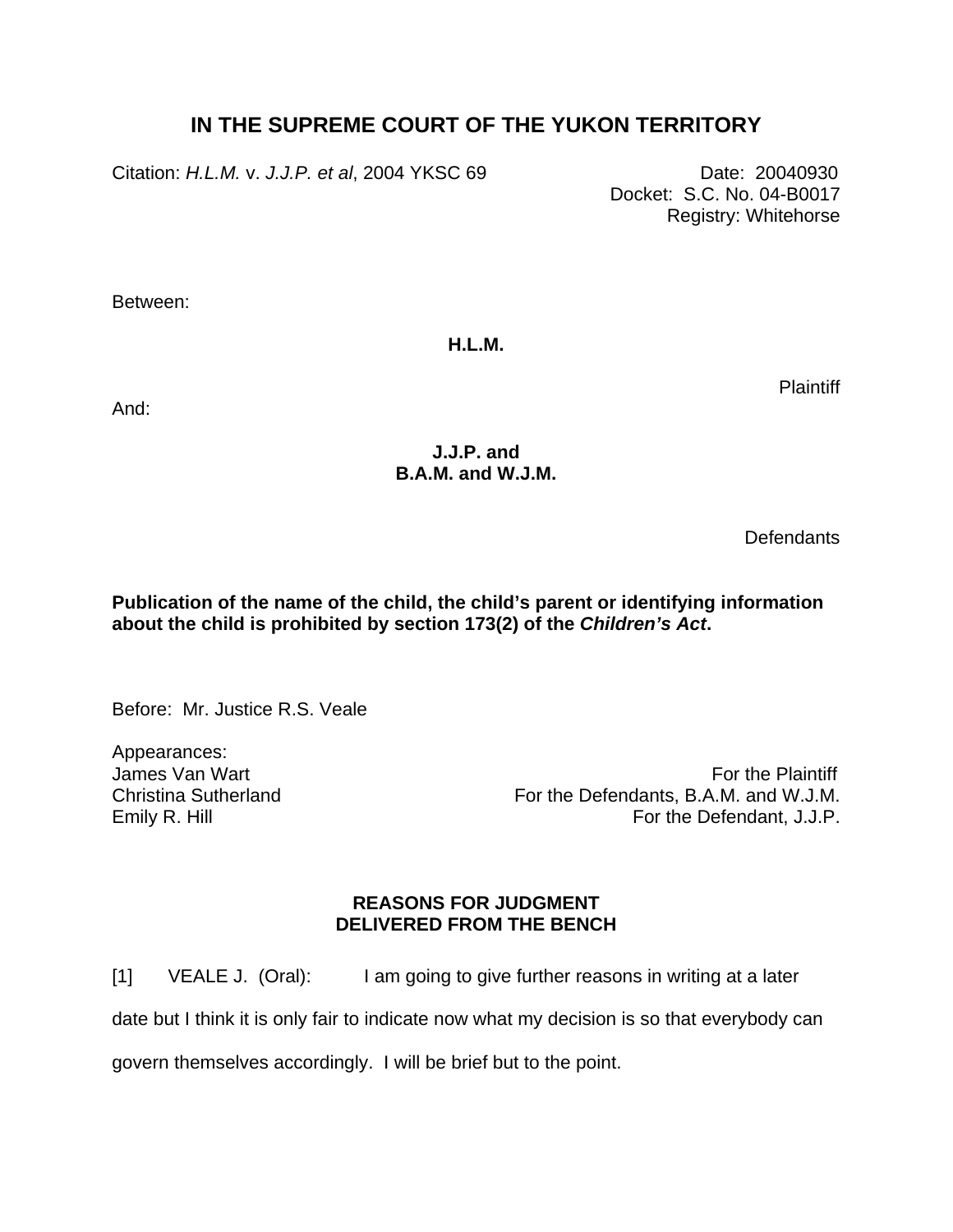[2] The court case of *Dhillon* v. *Dhillon*, 2003 YKSC 22, is the principle that I am going to follow, and I am not going to go into that but if you have an extra copy, you could pass it on to J.J.P.. Thank you.

[3] J.J.P., where there has been serious family violence between spouses, the general principle is that if it is likely to result in harm to the child, access is prohibited. It is not a lifetime prohibition. I do not want you to go away thinking that you will never see your daughter again, but based on the evidence filed by H.L.M. on her affidavit of September 30, 2004, her Affidavit No. 2, I have serious concerns about the safety of your daughter. So I am going to make an Order at this time that access of J.J.P. to the child is prohibited – I will use the word "suspended" because what I am saying to you, J.J.P. is that you are now in the Domestic Violence Treatment Option process and there will be a certain point in time where you may wish to come back to this Court and make an application to see your child. I will entertain that application at any time that you get counsel together to prepare it and bring it forward to the Court. But on the basis of the evidence before me, I am suspending your access to your child at this time.

[4] Is there anything else I need to say, Ms. Sutherland, in terms of the Order you are seeking?

[5] MS. SUTHERLAND: No, I don't believe so, I don't.

[6] THE COURT: Thank you.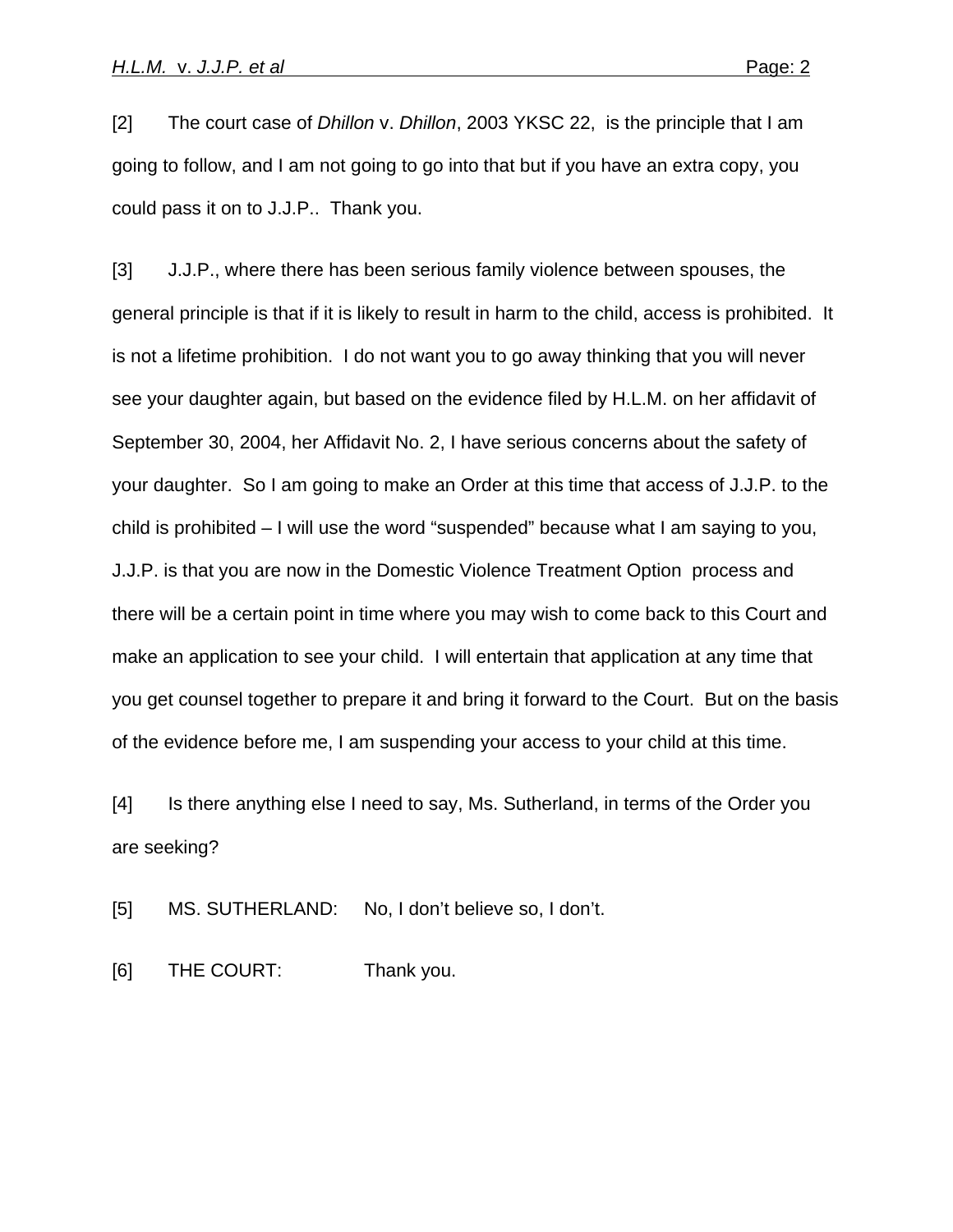[7] So, J.J.P., please get legal counsel. It may be that you can go back and talk to Ms. Hill and bring forward an application but I appreciate times are difficult for you and -- -

[8] J.J.P. Legal counsel for what though, Your Honour? Like, legal counsel to fight for custody and fight for my daughter? Like ---

[9] THE COURT: You want to see your daughter, okay?

[10] J.J.P.: Yes, I want to see my daughter. I don't see how ---

[11] THE COURT: Look, there has to be evidence before me, okay? You have no evidence before me on this whole violence issue. You have to get some evidence before me on this whole violence issue. You have to get some evidence before me so that I have something to determine whether it should be a prohibition or whether there should be supervised access. I mean, ultimately, everyone in this courtroom is probably in favour of you having access to your daughter but the issue is when are we going to be satisfied that it is safe because it is not your right, it is not your wife's rights that we are dealing with here, but the right of your daughter. She is entitled to be treated in a certain fashion and the evidence before me is that she has not been. That is the issue. So you need legal counsel and you need legal counsel to prepare an application on your behalf. Okay?

[12] J.J.P.: Yes.